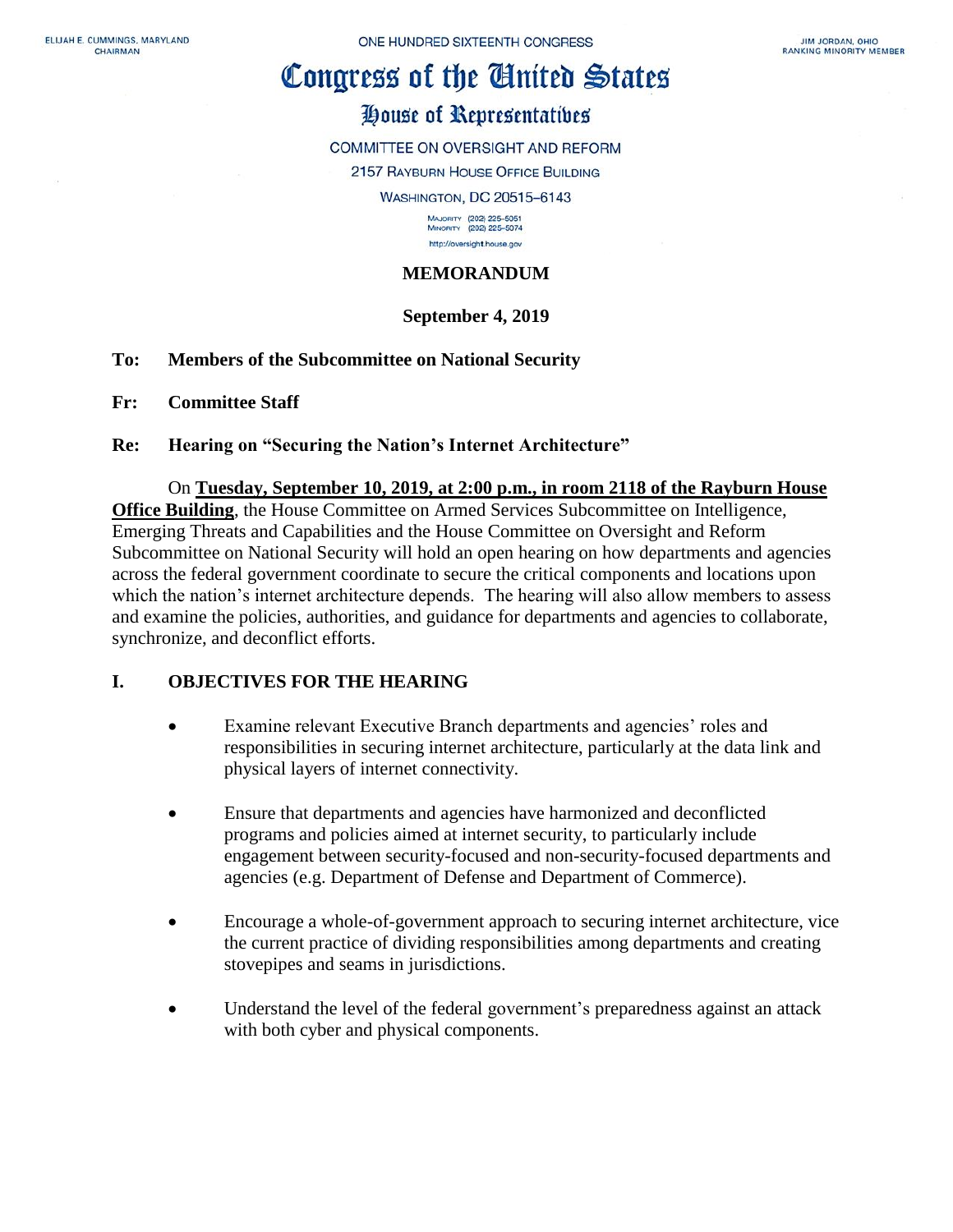## **II. KEY BACKGROUND REGARDING INTERNET INFRASTRUCTURE AND AGENCY ROLES IN SECURING THIS ARCHITECTURE**

The internet is both ubiquitous and essential to everyday life and national economic livelihood. U.S. citizens rely on the internet to access medical care and private data, engage in interstate and international commerce, and enable highly optimized manufacturing and trade. Increased wireless connectivity in the United States is positively correlated with national economic growth, and by 2011, the internet had already accounted for 3.4% of the nation's Gross Domestic Product.<sup>1</sup> The internet is enabled by a diverse set of hardware, software, protocols, switches, routers, fiber, and other components that must operate for individuals to be able to access their email, bank statements, and business.

Conceptually, the internet can be explained through the Open Systems Interconnection (OSI) model, a framework that characterizes how information flows between systems and devices. The graphic below explains the seven layers of the OSI model and provides examples of the technologies and equipment that comprise each layer.

| <b>7 Layers of the OSI Model</b> |                                                                  |
|----------------------------------|------------------------------------------------------------------|
| <b>Application</b>               | • End User layer<br>• HTTP, FTP, IRC, SSH, DNS                   |
| Presentation                     | · Syntax layer<br>· SSL, SSH, IMAP, FTP, MPEG, JPEG              |
| <b>Session</b>                   | • Synch & send to port<br>• API's, Sockets, WinSock              |
| <b>Transport</b>                 | • End-to-end connections<br>• TCP, UDP                           |
| <b>Network</b>                   | • Packets<br>• IP, ICMP, IPSec, IGMP                             |
| Data Link                        | • Frames<br>• Ethernet, PPP, Switch, Bridge                      |
| Physical                         | • Physical structure<br>• Coax, Fiber, Wireless, Hubs, Repeaters |

Most internet users are familiar with the seventh, or application layer. These are the programs and applications that individuals keep on their phones, tablets, and laptops to access information and data. As one moves from top to bottom on the model, the technologies become

 $\overline{a}$ 

<sup>1</sup> *The Great Transformer: The Impact of the Internet on Economic Growth and Prosperity.,* McKinsey Global Institute (2011) (Accessed Aug. 25, 2019) (online at

www.mckinsey.com/~/media/McKinsey/Industries/High%20Tech/Our%20Insights/The%20great%20transformer/M GI\_Impact\_of\_Internet\_on\_economic\_growth.ashx) .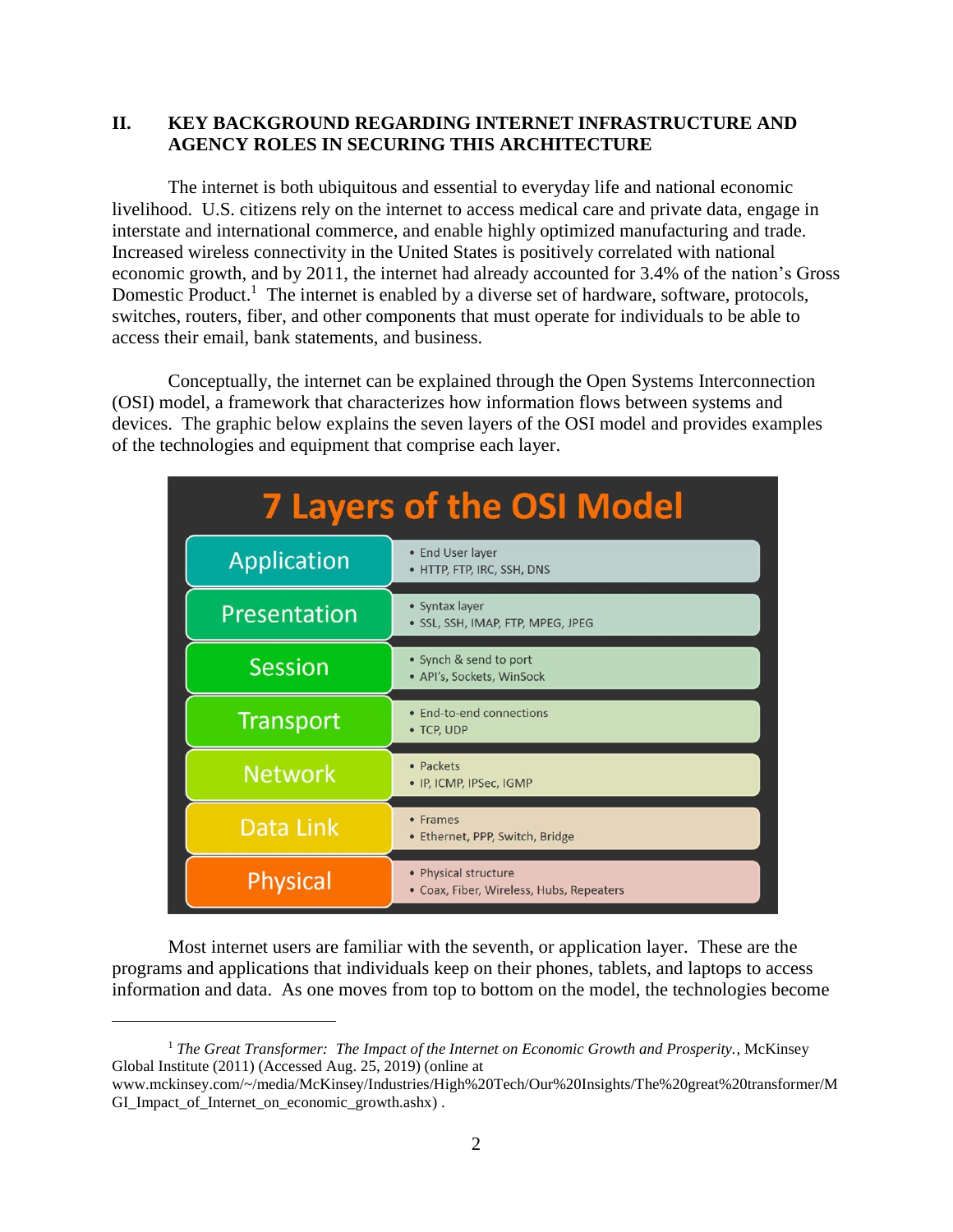less focused on the end user, and more about the broader base of users, or written another way, from the phone to the owners and operators of the telecommunications systems.

The internet as a resource and a system of systems is primarily built, funded, owned, and operated by the private sector. Private businesses host their own networks, build their own sites, and rely on others to provide services such as security and advertising. The largest Internet Service Providers (ISPs) are generally publicly-traded companies, while those smaller and more regionally focused are privately-held entities. While no entity owns the internet, there are several non-governmental, international entities which play an outsized role in governing the internet, such as The Internet Society, the Internet Engineering Task Force, and the Internet Corporation for Assigned Names and Numbers (ICANN).

Within the United States, unlike other countries, the government does not manage the internet, nor direct its use, but rather sets the laws, policies, and procedures for the private sector, academia, and individuals to follow in their use of the internet. In some key ways, the internet as a public good is comparable to a utility company supplying electricity to a community, with the government issuing regulations, while the operations are run by a utility company. From a national security perspective, securing the nation's internet architecture requires engagement with private sector partners due to how much this architecture is privately owned and operated.

Due to its decentralized nature, however, no single government agency or entity is responsible for maintaining the security and reliability of the internet. In addition, the proper functioning of the internet is heavily dependent on an implicit level of trust between the various public and private entities who own or oversee its myriad components. In a November 18, 2016, report, the Congressional Research Service (CRS) noted:

First, the internet is inherently international and cannot in its totality be governed by national governments whose authority ends at national borders. Second, the internet's successful functioning depends on the willing cooperation and participation by mostly private sector stakeholders around the world.<sup>2</sup>

More recently, in a July 8, 2019, report, CRS noted this meant critical infrastructure protection "remains a highly distributed enterprise that competes for limited resources with other priorities across the federal government." The report also stated that critical infrastructure security in the U.S. Government "has evolved into a distributed enterprise loosely structured by institutionalized partnerships and policy frameworks."<sup>3</sup> In addition to the private sector, the federal agencies and departments responsible for the security and resiliency of U.S. internet architecture include the Department of Homeland Security (DHS), the Department of Defense (DOD), and the Department of Commerce, among others.

 $\overline{a}$ 

<sup>2</sup> Congressional Research Service*, Internet Governance and the Domain Name System: Issues for Congress* (Nov. 18, 2016) (online at www.crs.gov/reports/pdf/R42351).

<sup>3</sup> Congressional Research Service, *Critical Infrastructure: Emerging Trends and Policy Considerations for Congress* (July 8, 2019) (online at https://fas.org/sgp/crs/homesec/R45809.pdf).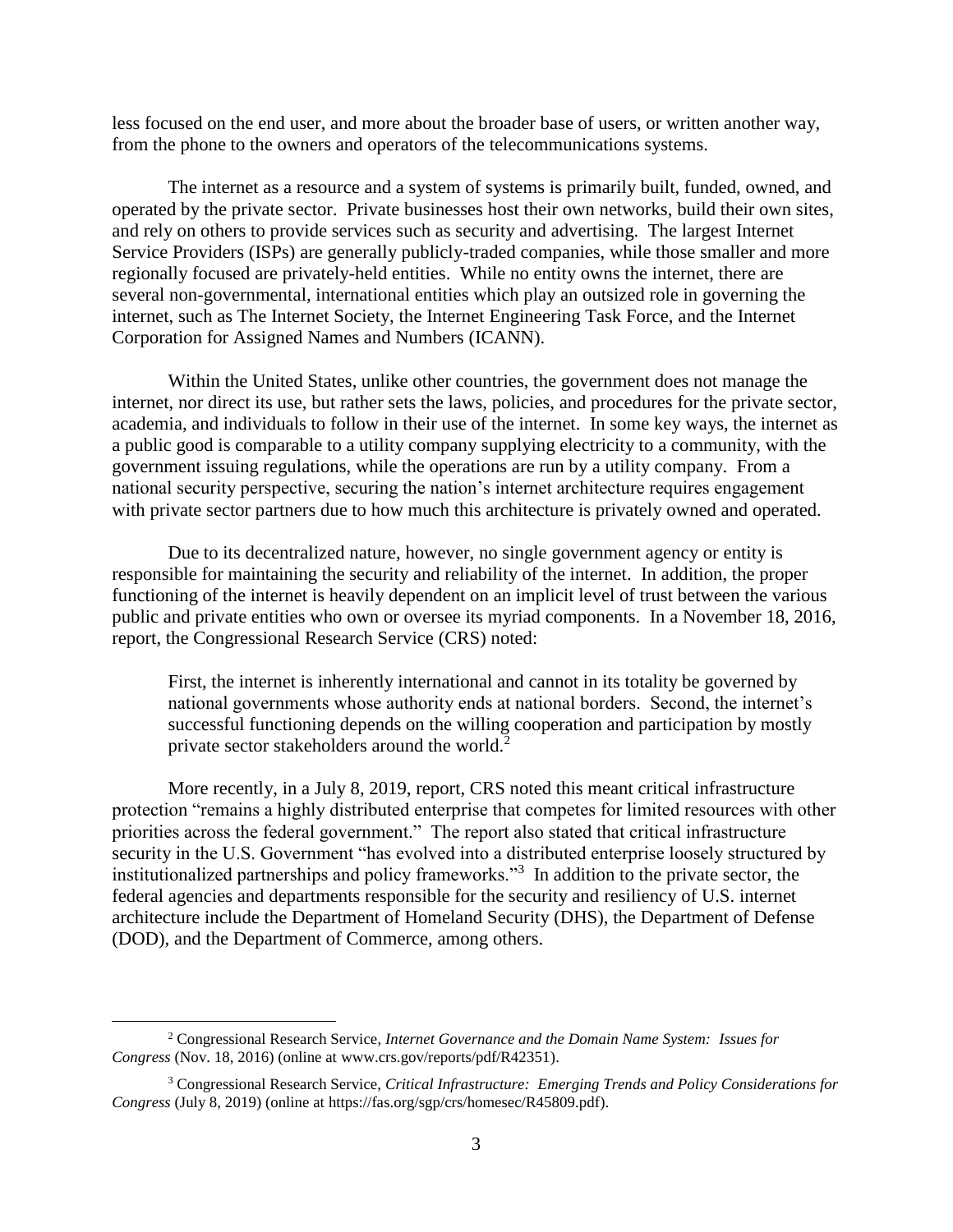## **A. Department of Homeland Security**

DHS is the Sector-Specific Agency for both the Communications and Information Technology sectors. The Cybersecurity and Infrastructure Agency (CISA), which Congress created through the "Cybersecurity and Infrastructure Security Agency Act of 2018" (*Public Law 115-278)*, is a DHS operational component that has primary responsibility for coordinating with other federal departments and agencies, state, local, tribal, and territorial (SLTT) entities, and the private sector, to protect U.S. critical infrastructure from cyber- and physical-related threats. CISA is also responsible for issuing emergency communications, providing guidance, and conducting outreach efforts to these other entities in the pursuit of protecting U.S. critical infrastructure.

## **B. Department of Defense**

DOD is responsible for defending the nation from attacks, to include attacks against U.S. critical infrastructure both in the physical and cyber domains. The Office of the Deputy Assistant Secretary of Defense for Cyber Policy has jurisdiction over establishing and implementing DOD's cyberspace policies and strategies related to cyberspace.

In its 2018 Cyber Strategy, DOD said it would conduct cyberspace operations to maintain U.S. military advantages, defend national interests, collect intelligence, and "prepare military cyber capabilities to be used in the event of crisis or conflict." DOD further stated it would seek to prevent and stop "malicious cyber activity targeting U.S. critical infrastructure that could cause a significant cyber incident regardless of whether that incident would impact" DOD directly. DOD's strategy also states that the Department will work with the U.S. interagency, U.S. allies, and international partners to enforce responsible cyberspace behavior during peacetime.<sup>4</sup>

## **C. Department of Commerce**

 $\overline{a}$ 

The Department of Commerce has jurisdiction over telecommunications and internet infrastructure through the National Telecommunications and Information Administration (NTIA). NTIA coordinates and develops executive branch policies related to telecommunications and information systems.

NTIA is responsible for monitoring the security and permanency of the internet's Domain Name System (DNS) and internet protocol (IP) address system, which are core components of internet architecture. From 1998 until September 2016, NTIA maintained a contract with ICANN for the coordination and management of the DNS and IP addresses. This contract gave NTIA a more direct oversight role over these systems and ICANN. As of September 2016, NTIA no longer maintains this contract, but continues to have an advisory role with respect to ICANN, in conjunction with international partners.

<sup>4</sup> Department of Defense, *2018 Department of Defense Cyber Strategy* (Sept. 18, 2018) (online at https://media.defense.gov/2018/Sep/18/2002041658/-1/-1/1/CYBER\_STRATEGY\_SUMMARY\_FINAL.PDF)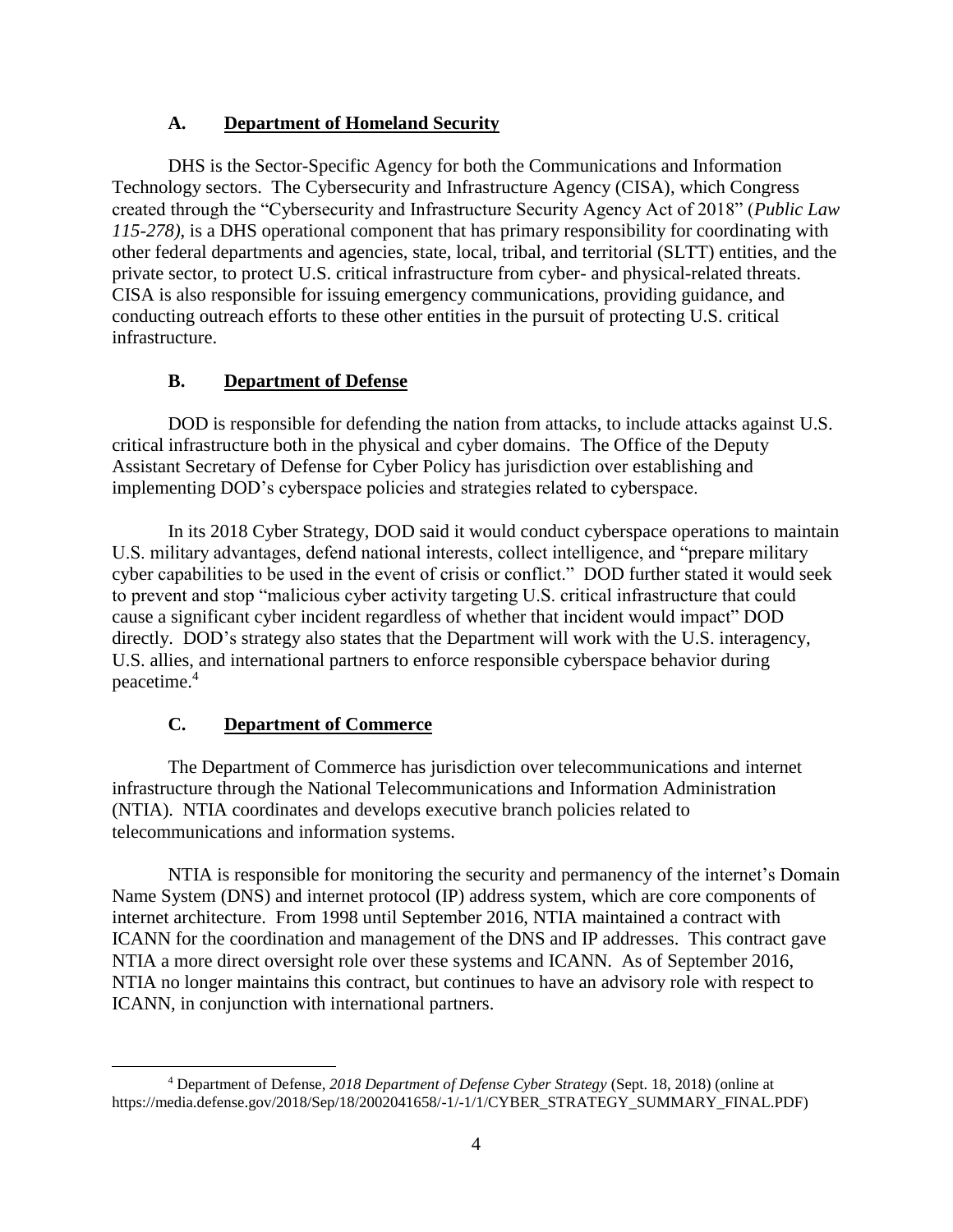## **D. Other U.S. Government Entities**

Multiple other departments and agencies, as well as the White House, have jurisdiction over U.S. cybersecurity policy and protecting internet architecture. These include, but are not limited to:

- The Executive Office of the President, which is responsible for developing policy, creating national-level strategies related to security and defense, and implementing these policies through various mechanisms, including the National Security Council and the Office of Management and Budget.
- The Federal Communications Commission, which under PPD-21, is required to use its regulatory authority to prioritize the security of communications infrastructure, identify vulnerabilities in this infrastructure, and work with publicand private-sector partners to remove these vulnerabilities.
- The Department of Energy serves as the sector-specific agency for the electric sector, essential in keeping the telecommunications sector running. The department also operates multiple National Laboratories that conduct research and development activities related to cybersecurity.
- The Department of Justice, which is responsible for enforcing federal laws, carrying out investigations, and prosecuting criminal violations related to cybersecurity.
- The Intelligence Community, which provides various intelligence assessments regarding threats to critical infrastructure.

## **E. The Private Sector**

ISPs are responsible for providing internet to businesses and homes, as well as moving internet traffic around the world to other ISPs. While there are more than 2,600 ISPs in the U.S., the top 10 ISPs deliver internet to the overwhelming majority of Americans.<sup>5</sup> ISPs are broadly categorized into three tiers. These are meant to distinguish between the top tier, or Tier 1, providers that are the largest, most systemically important entities that run networks moving immense amounts of internet traffic and the smaller ISPs that move traffic to consumers in particular parts of states or cities.

In simplified terms, Tier 1 providers move internet traffic between continents and countries. Tier 2 providers are intermediaries that move traffic from the larger intercontinental networks closer to the consumers. Finally, Tier 3 providers are those that are responsible for the "last mile" of data transmission, from the large networks to individual homes and businesses.

 $\overline{a}$ <sup>5</sup> *"Internet Providers in the U.S."*, BroadBandNow (Accessed on Aug. 25, 2019) (online at https://broadbandnow.com/All-Providers).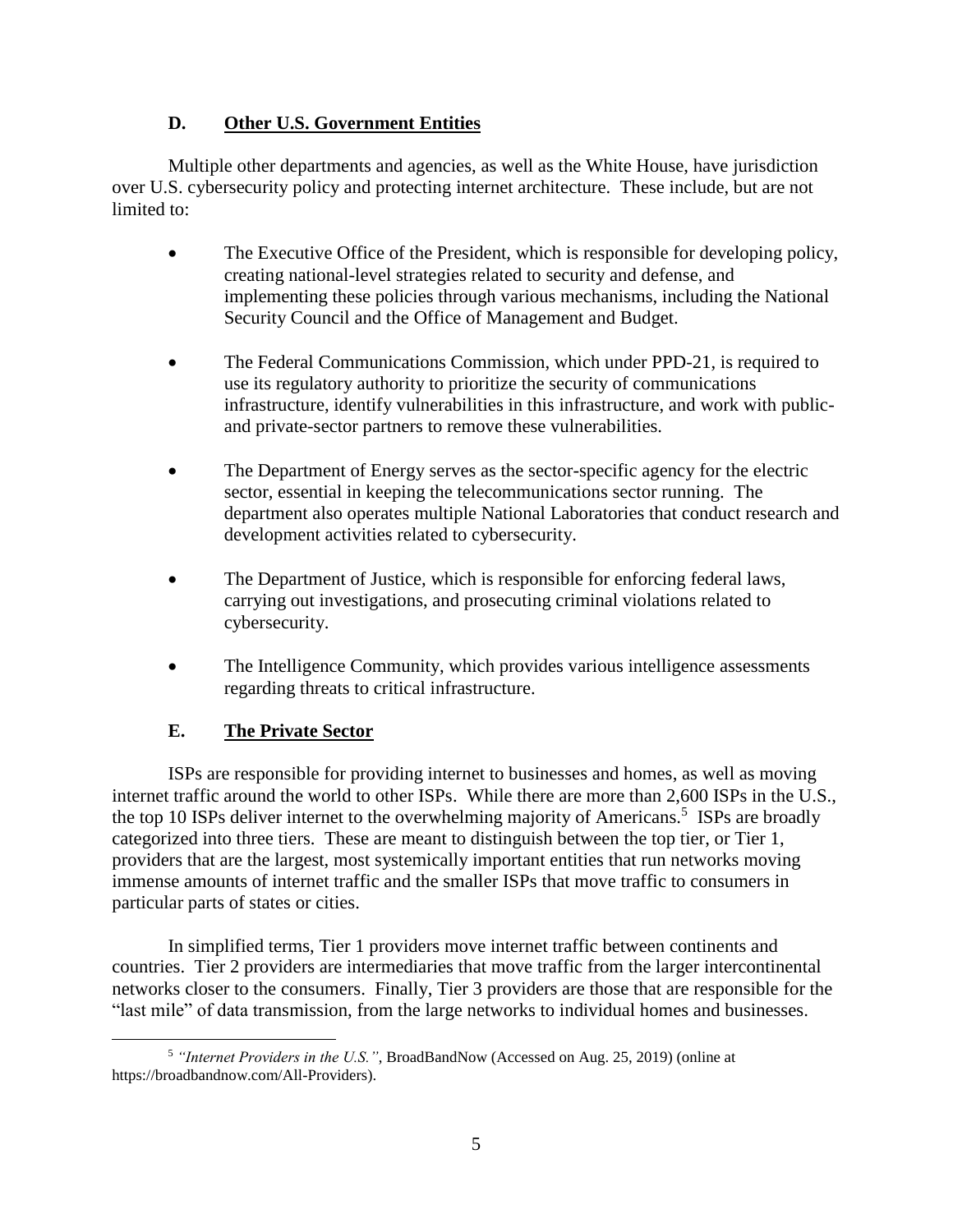To facilitate communications among ISPs in a given area or between countries and continents, ISPs depend on large volume assets: Internet Exchange Points (IXPs) and optical fiber cables. While most Americans receive internet on their end-user devices through wireless means (WiFi, cell sites), most data are transmitted through optical fiber cables. IXPs are the physical locations where ISPs' traffic is exchanged and bulk traffic is routed towards its ultimate destination. IXPs are generally owned and operated by either non-profit consortiums or neutral specialty businesses. In the case of the U.S., there are only 139 IXPs servicing the entire country, and disruptions can result in significant impacts to a given area.

#### **III. CRITICAL INFRASTRUCTURE IN THE U.S. GOVERNMENT**

The United States has wrestled with the challenge of defending critical infrastructure for decades. The current schema is based on the February 2013 Presidential Policy Directive 21 (PPD-21) titled, "*Critical Infrastructure and Resilience*." PPD-21 acknowledged that protection of U.S. critical infrastructure, including communications systems and internet infrastructure, is "a shared responsibility among the Federal, state, local, tribal, and territorial (SLTT) entities, and public and private owners and operators of critical infrastructure."<sup>6</sup> PPD-21 established 16 critical infrastructure sectors and designated an SSA to act as the lead coordinator for each sector. Of the 16 critical infrastructure sectors, three specifically apply to internet infrastructure and architecture: Communications, Information Technology, and Electricity.

While PPD-21 designated primary responsibility for protecting the nation's critical infrastructure to DHS and the Secretary of Homeland Security, this did not give DHS unilateral control or jurisdiction over defending critical infrastructure. In the case of internet architecture, the overlap in jurisdictions is complex. For example, while DHS is responsible for protecting critical infrastructure, the DOD is the only federal entity charged with defending the United States from attacks on civilian infrastructure and the undersea cables linking the U.S. to other countries.

The complexity of overlapping mandates and jurisdictions has led departments and agencies to focus narrowly on discrete components or pieces of securing internet architecture, however, this approach overlooks the nature of the internet as a single ecosystem or system of systems, which given its' importance to the nation, requires dedicated attention.

## **IV. POTENTIAL THREATS TO INTERNET ARCHITECTURE**

 $\overline{a}$ 

In a June 2006 report, the Government Accountability Office stated that global internet infrastructure is at risk of "disruptions in service due to terrorist and other malicious attacks, natural disasters, accidents, technological problems, or a combination of the above." These

<sup>6</sup> The White House, *Presidential Policy Directive – Critical Infrastructure Security and Resilience* (Feb. 12, 2013) (online at https://obamawhitehouse.archives.gov/the-press-office/2013/02/12/presidential-policy-directivecritical-infrastructure-security-and-resil).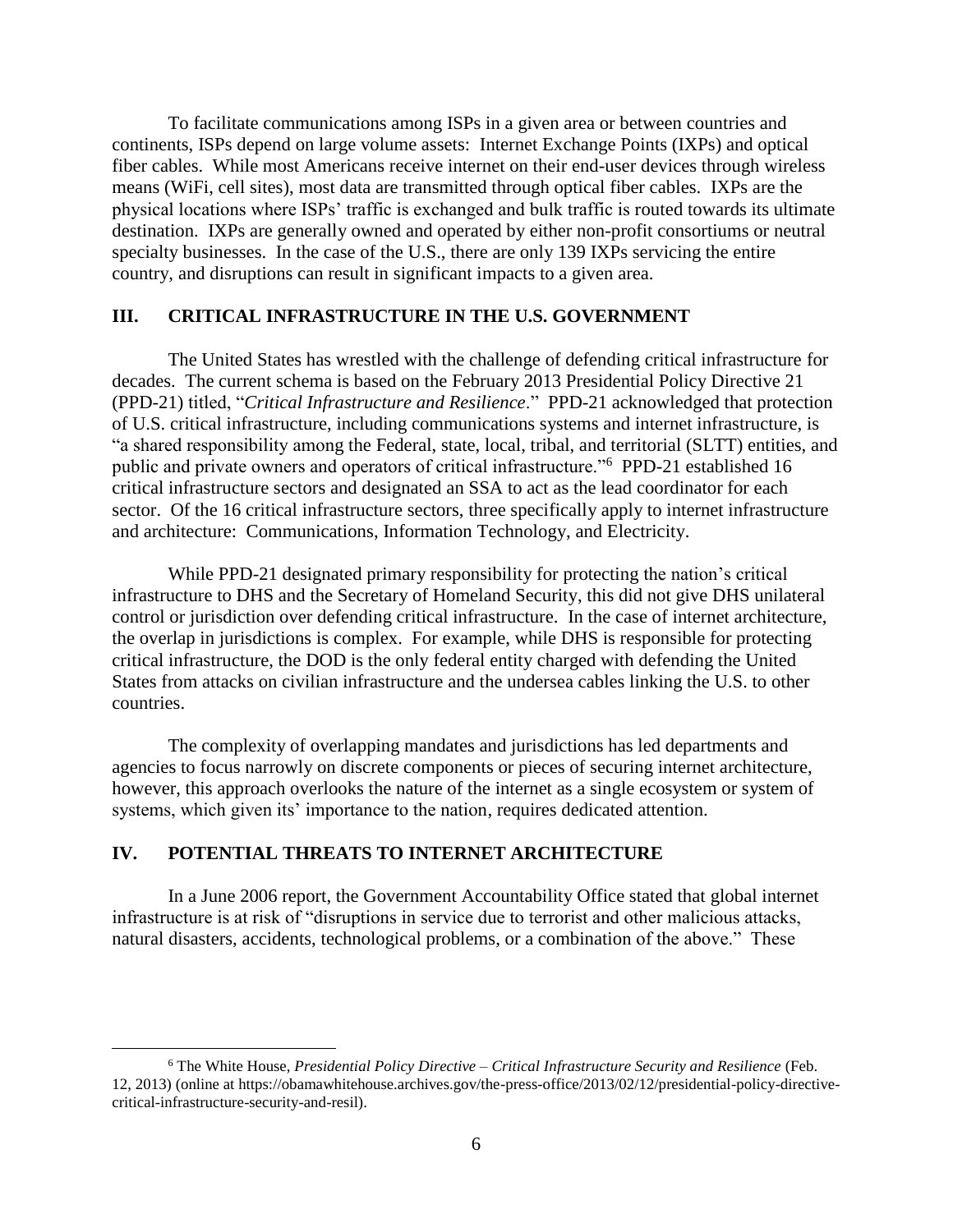disruptions can be caused by "cyber and physical incidents – both intentional and unintentional."

The U.S. sector-specific plans for the Communications and Information Technology critical infrastructure sectors describe a variety of threats to both sectors. The Information Technology Sector-Specific Plan states the sector "faces cyber and physical dangers at the hands of criminals, hackers, terrorists, and nation-states."

Manmade threats have rapidly evolved from physical sabotage and simple automated worms and viruses, to complex social engineering attacks that exploit known and unknown vulnerabilities in IT products and services. $8$ 

The Communications Sector-Specific Plan describes four main areas of risk for the sector, including natural disasters and extreme weather, supply chain vulnerabilities, cyber vulnerabilities, and geopolitical instability. These risk areas include threats and vulnerabilities that can be exposed through accidental and natural events, or intentional malign activity.<sup>9</sup>

Recent incidents demonstrate the potential threats and vulnerabilities to U.S. internet architecture. For example, on January 22, 2019, the DHS Cybersecurity and Infrastructure Agency (CISA) issued Emergency Directive 19-01, which warned federal agencies about a global DNS hijacking campaign that included attackers redirecting and intercepting web and mail traffic. According to CISA, the campaign affected domains owned by multiple Executive Branch agencies.<sup>10</sup> U.S. military officials have also noticed increased Russian submarine activity around undersea data cables in the Atlantic Ocean, warning that this activity could indicate attempts to monitor, cut, or interfere with the cables. $^{11}$ 

#### **V. WITNESSES**

 $\overline{a}$ 

#### **Ms. Jeanette Manfra**

Assistant Director for Cybersecurity Cybersecurity and Infrastructure Security Agency Department of Homeland Security

<sup>10</sup> Department of Homeland Security, *Emergency Directive 19-01* (Jan. 22, 2019) (online at https://cyber.dhs.gov/ed/19-01/).

<sup>7</sup> Government Accountability Office, *Internet Infrastructure: Department of Homeland Security Faces Challenges in Developing a Joint Public/Private Recovery Plan* (June 16, 2006) (online at www.gao.gov/products/GAO-06-672).

<sup>8</sup> Department of Homeland Security, *Information Technology Sector-Specific Plan: An Annex to the NIPP 2013* (2016) (online at www.dhs.gov/publication/nipp-ssp-information-technology-2016).

<sup>9</sup> Department of Homeland Security, *Communications Sector-Specific Plan: An Annex to the NIPP 2013* (2015) (online at www.dhs.gov/publication/nipp-ssp-communications-2015).

<sup>&</sup>lt;sup>11</sup> Russian Submarines Are Prowling Around Vital Undersea Cables. It's Making NATO Nervous., Washington Post (Dec. 22, 2017) (online at www.washingtonpost.com/world/europe/russian-submarines-areprowling-around-vital-undersea-cables-its-making-nato-nervous/2017/12/22/d4c1f3da-e5d0-11e7-927ae72eac1e73b6\_story.html).